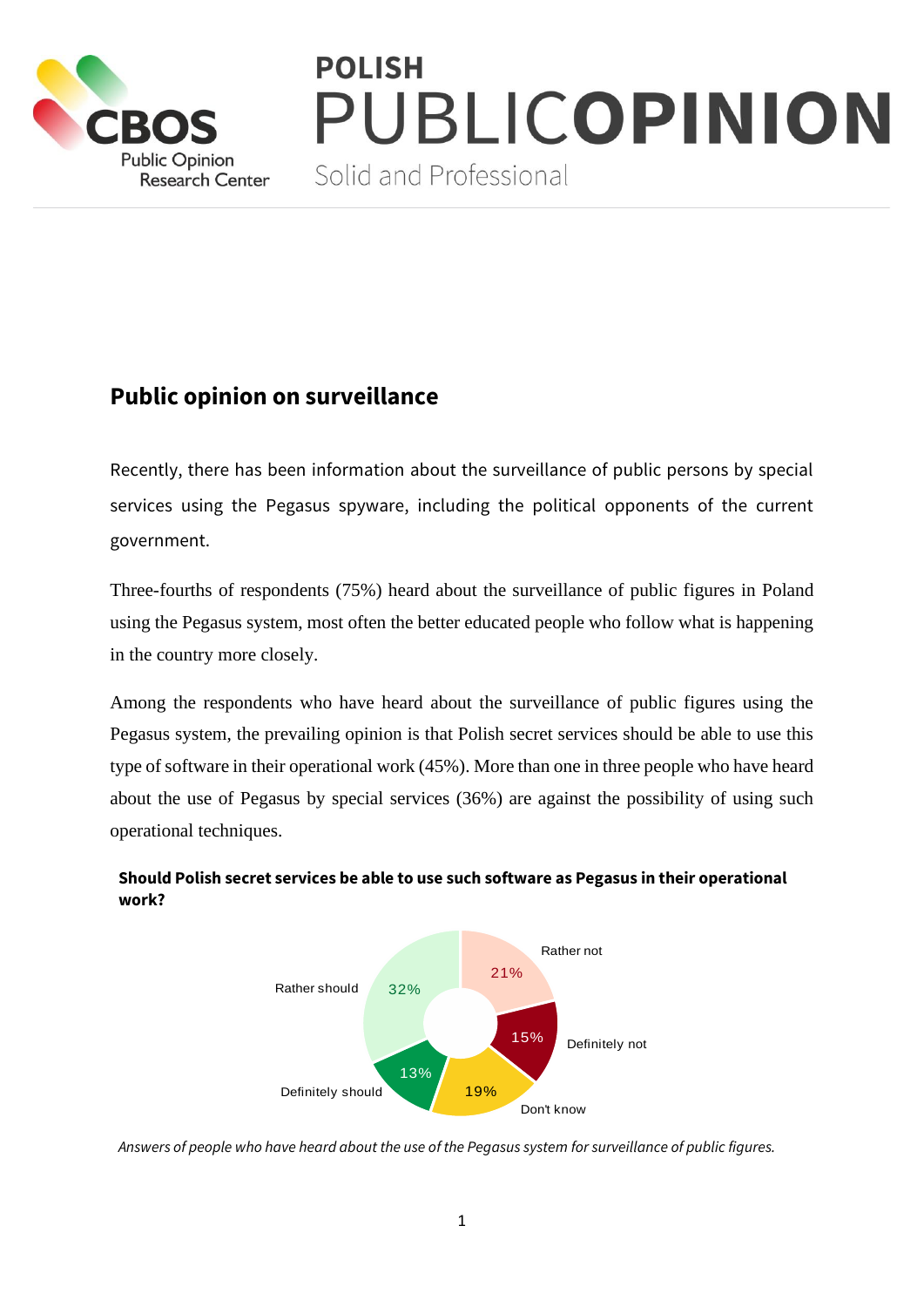Opinions on this subject are differentiated primarily by the political orientation and party preferences. The possibility of using such a system as Pegasus in operational work is supported mainly by respondents declaring right-wing political views (62%), while it is advocated much less often those who identify themselves with the left (35%) or describe their views as centrist (41%). In the party electorates, the majority of Law and Justice (PiS) voters (70%) support the use of systems such as Pegasus. Among the supporters of the opposition, the consent to use such programs is much lower. According to the sociodemographic characteristics, the attitude to using such a system as Pegasus is determined primarily by gender. It is much more likely to be supported by men (55% of those who have heard about Pegasus surveillance support its use) than women (36% for, 43% against). Relatively high support for the use of programs such as Pegasus is noted among older people, i.e. those aged 65+ (52%), respondents with higher education (52%) and respondents with at least average income per capita, i.e. PLN 1,500 or above (52%).

The vast majority of people who came across information about the use of Pegasus in Poland believe that using it in surveillance of political opponents was a manifestation of political struggle (71%). Only a relatively small proportion of respondents (14%) believe that the use of such software in relation to these people was justified by the suspicion that they had committed a crime.

The opinion that the Pegasus software was used in political struggle prevails in all sociodemographic categories, as well as all groups distinguished for political views and party preferences. This view is also shared by a large number of Law and Justice voters (42%).



that they had committed a crime  $14\%$   $71\%$  vas a manifestation

14% 71%

of political struggle

### **Which opinion is closer to your own view? Do you think that the use of the Pegasus system in surveillance of political opponents:**



15%

Don't know

was justified by the suspicion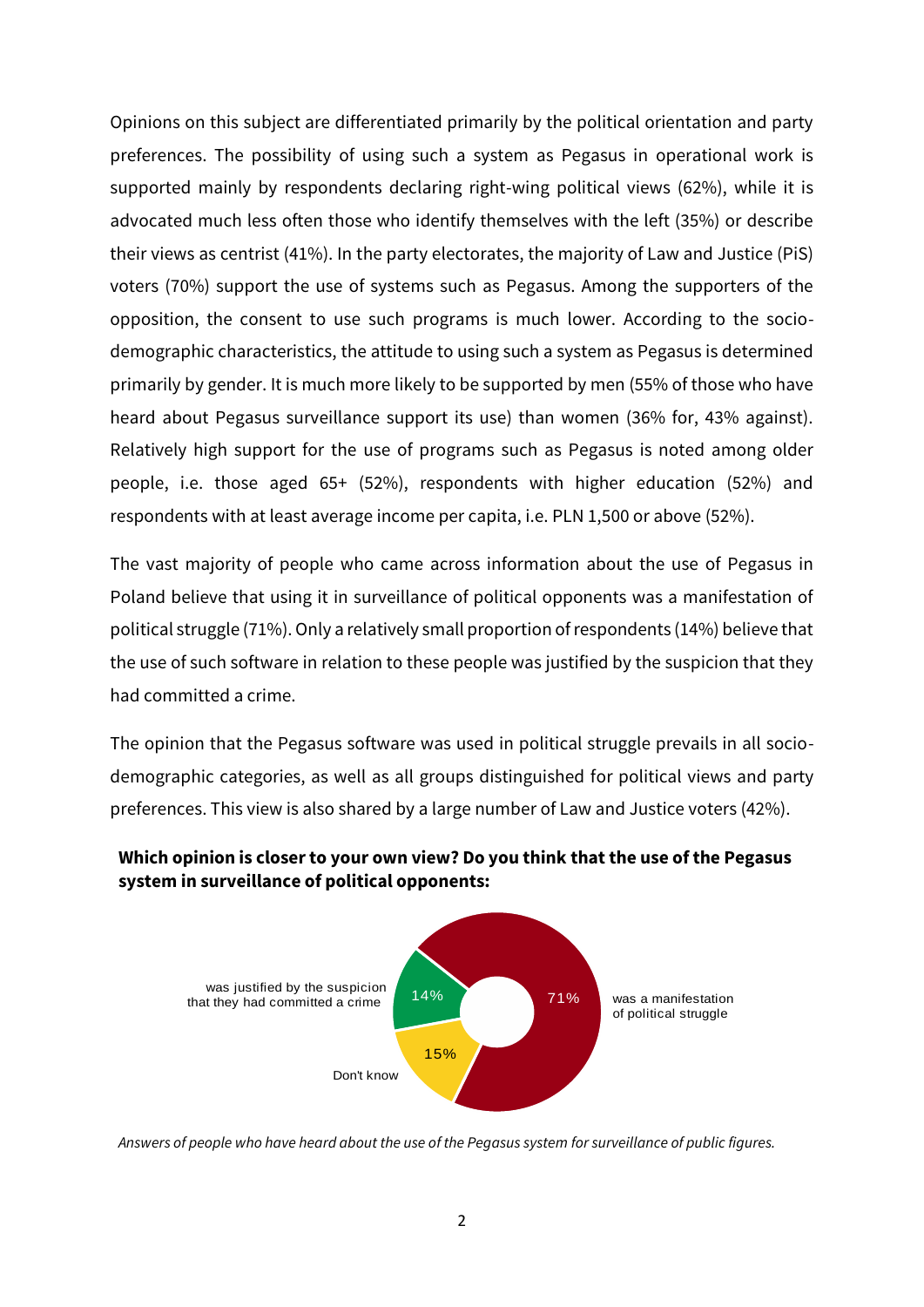Since mid-January, a Special Committee has been operating in the Senate to investigate cases of illegal surveillance. At the same time, the fate of the appointment of a Sejm committee on this matter, which would have investigative powers, is undecided. So far, Poles are sceptical as to whether the use of the Pegasus system by secret services in Poland will be thoroughly explored. Almost three-quarters (72%) of those who have heard about this case do not believe that the matter will be cleared, while only 15% of them count on a thorough examination of the case.

#### **In your opinion, will the use of the Pegasus system by secret services in Poland be thoroughly investigated or not?**



*Answers of people who have heard about the use of the Pegasus system for surveillance of public figures.*

Almost half of all respondents (47%) believe that in Poland there is a problem of abuse by the state (e.g. the police, secret services) of such operational techniques as wiretapping or Internet activity control, while over a quarter (29%) are of the opposite opinion.



### **Is there a problem in Poland of abusing operational techniques such as wiretapping or Internet activity control by the state (e.g. the police, secret services)?**